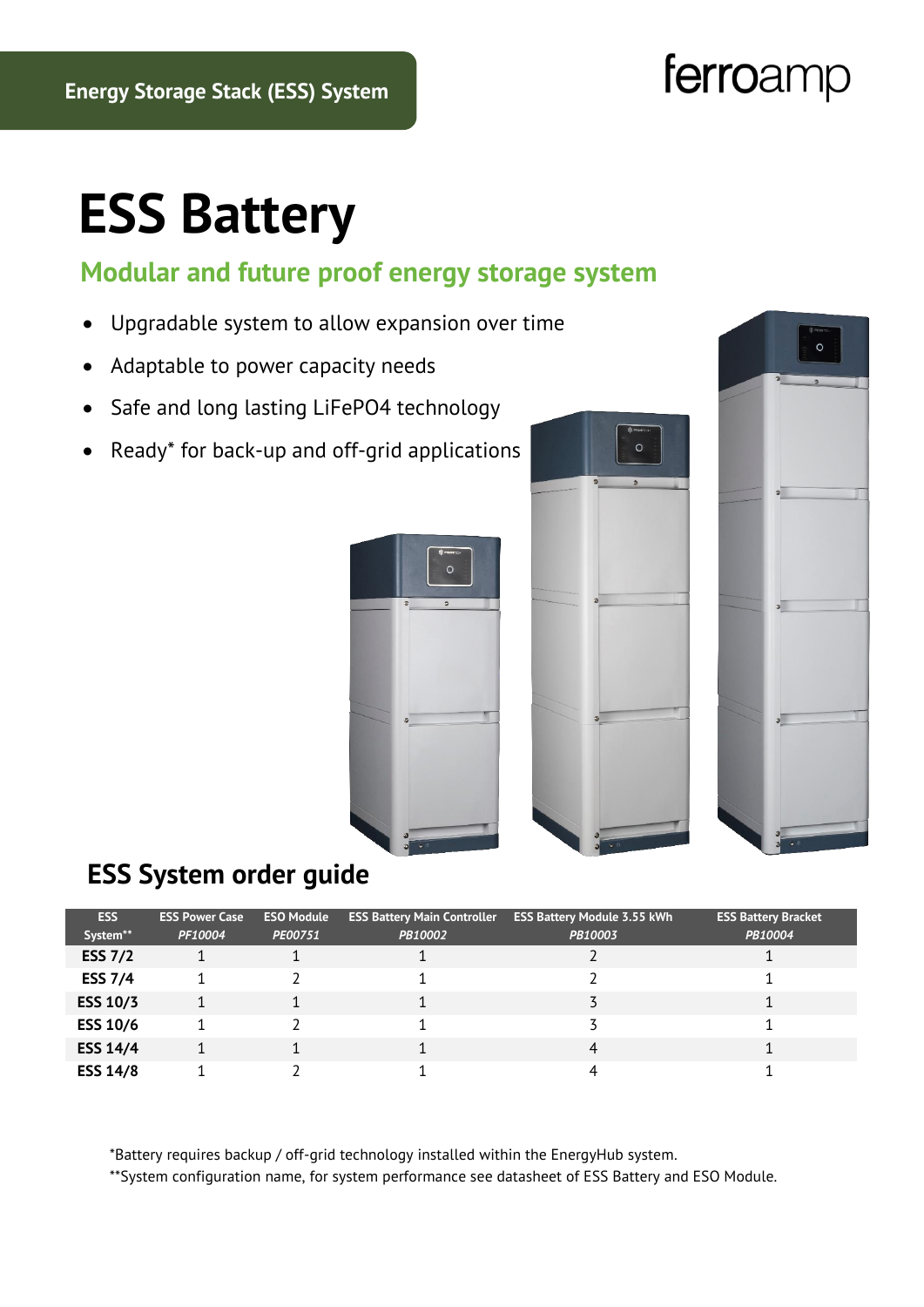# ferroamp

### **ESS Battery**

| <b>Product data</b>                           | <b>ESS Battery</b>                                 |                  |                |  |
|-----------------------------------------------|----------------------------------------------------|------------------|----------------|--|
| Module Quantity [pcs]                         | $\overline{2}$                                     | 3                | $\overline{4}$ |  |
| Rated Capacity [kWh]                          | 7.1                                                | 10.6             | 14.2           |  |
| Useable Capacity [kWh]                        | 6.3                                                | 9.5              | 12.7           |  |
| Battery Stack Voltage [Vdc]                   | 192                                                | 288              | 384            |  |
| Charge Upper-Voltage [Vdc]                    | 216                                                | 324              | 432            |  |
| Charge Current [Amps, Normal]                 | 18.5                                               |                  |                |  |
| Charge Current [Amps, Max.@15s]               |                                                    | 40               |                |  |
| Discharge Lower-Voltage [Vdc]                 | 174                                                | 261              | 348            |  |
| Discharge Current [Amps, Normal]              |                                                    | 18.5             |                |  |
| Discharge Current [Amps, Max.@15s]            |                                                    | 40               |                |  |
| Efficiency [%]                                |                                                    | 96               |                |  |
| Depth of Discharge [%]                        |                                                    | 90               |                |  |
| Dimension [WxDxH, mm]                         | 450x296x822                                        | 450x296x1118     | 450x296x1414   |  |
| Communication                                 |                                                    | Modbus RTU \ CAN |                |  |
| <b>Protection Class</b>                       |                                                    | IP55             |                |  |
| Weight [kg]                                   | 82                                                 | 117              | 152            |  |
| Warranty [Years]                              |                                                    | 7                |                |  |
| Operation Cycle Life                          |                                                    | >5000            |                |  |
| Operation Temperature [°C]                    | $0 - 50$                                           |                  |                |  |
| Storage Temperature [°C]                      | $-20 - 60$                                         |                  |                |  |
| Humidity [%]                                  | $5 - 95$                                           |                  |                |  |
| <b>Product Certificate</b>                    | VDE2510-50, IEC62619, IEC62477-1, IEC62040-1, CEC, |                  |                |  |
|                                               |                                                    | <b>CE</b>        |                |  |
| <b>Transport Certificate</b>                  | <b>UN38.3</b>                                      |                  |                |  |
| 1. Battery Controller Dimensions [WxDxH, mm]  | 450x296x190                                        |                  |                |  |
| 2. Battery Module Dimensions [WxDxH, mm]      | 450x296x296                                        |                  |                |  |
| 3. Battery bottom base Dimensions [WxDxH, mm] | 450x296x40                                         |                  |                |  |